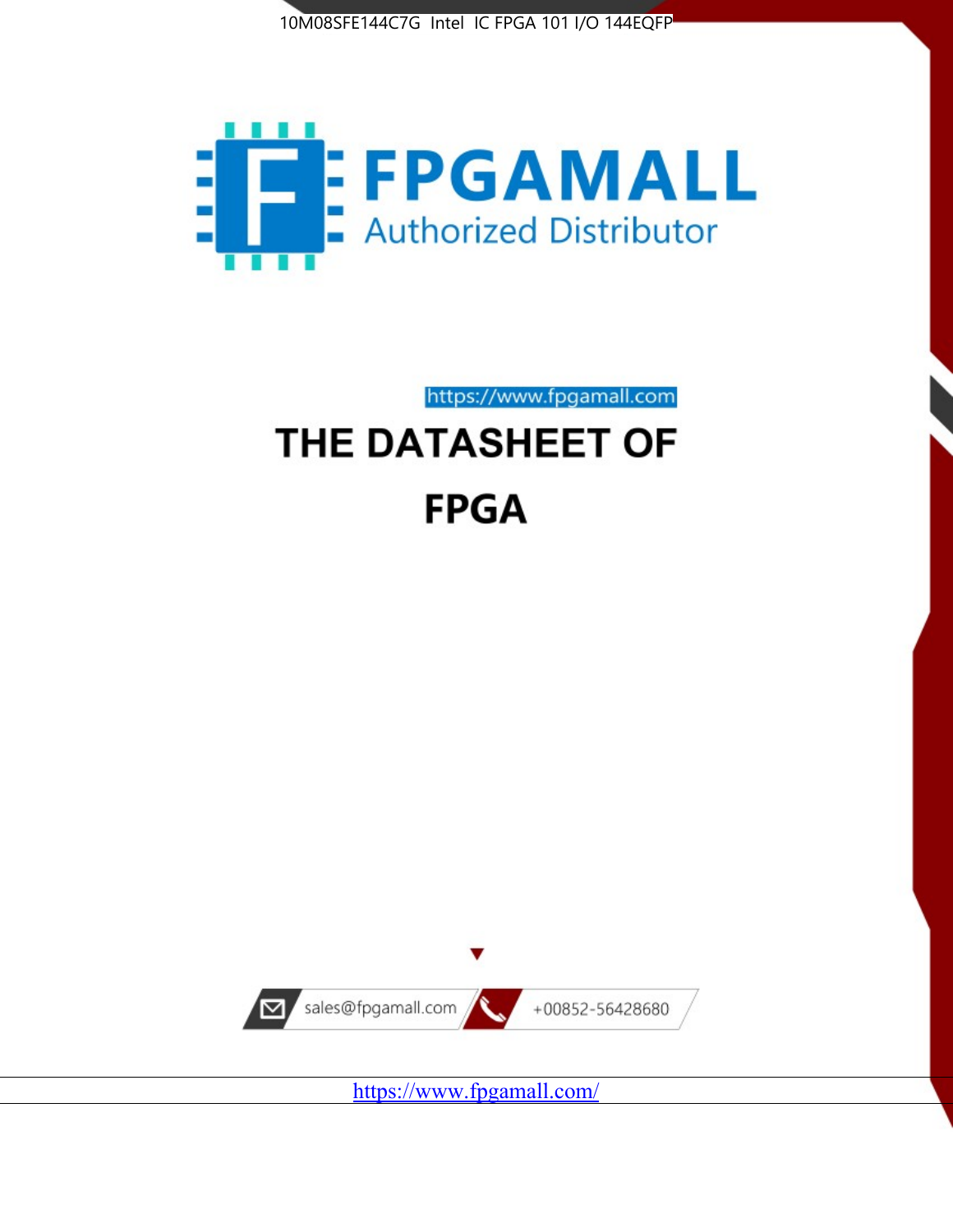10M08SFE144C7G Intel IC FPGA 101 I/O 144EQFP



# **Intel® MAX® 10 FPGA Device Overview**



**M10-OVERVIEW | 2017.12.15** Latest document on the web: **[PDF](https://www.altera.com/en_US/pdfs/literature/hb/max-10/m10_overview.pdf)** | **[HTML](https://www.altera.com/documentation/myt1396938463674.html)**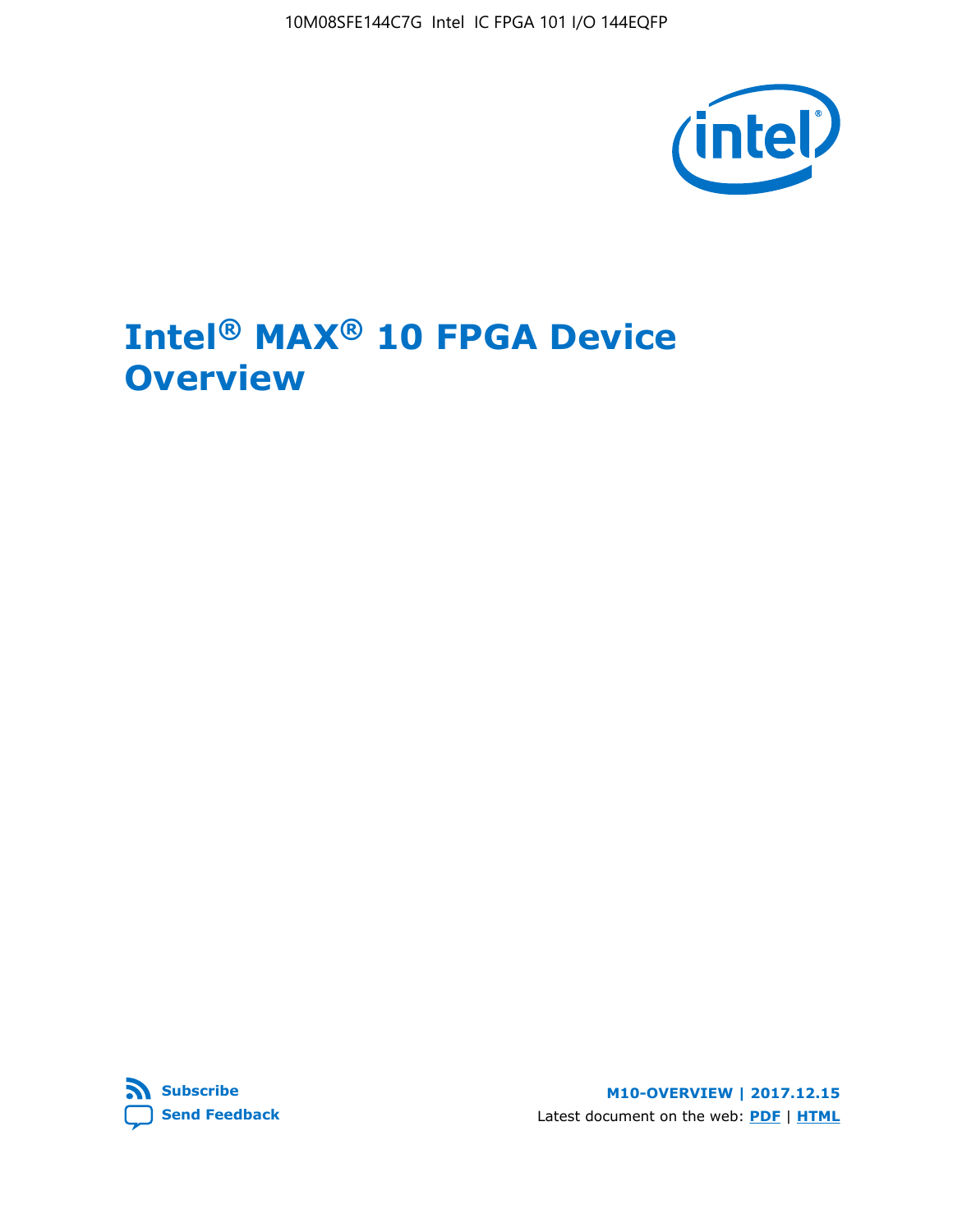

# **Contents**

| Intel® MAX® 10 FPGA Device Overview……………………………………………………………………………3  |  |
|--------------------------------------------------------------------|--|
|                                                                    |  |
|                                                                    |  |
|                                                                    |  |
|                                                                    |  |
|                                                                    |  |
|                                                                    |  |
|                                                                    |  |
|                                                                    |  |
|                                                                    |  |
|                                                                    |  |
|                                                                    |  |
|                                                                    |  |
|                                                                    |  |
|                                                                    |  |
|                                                                    |  |
|                                                                    |  |
|                                                                    |  |
|                                                                    |  |
|                                                                    |  |
| Document Revision History for Intel MAX 10 FPGA Device Overview 13 |  |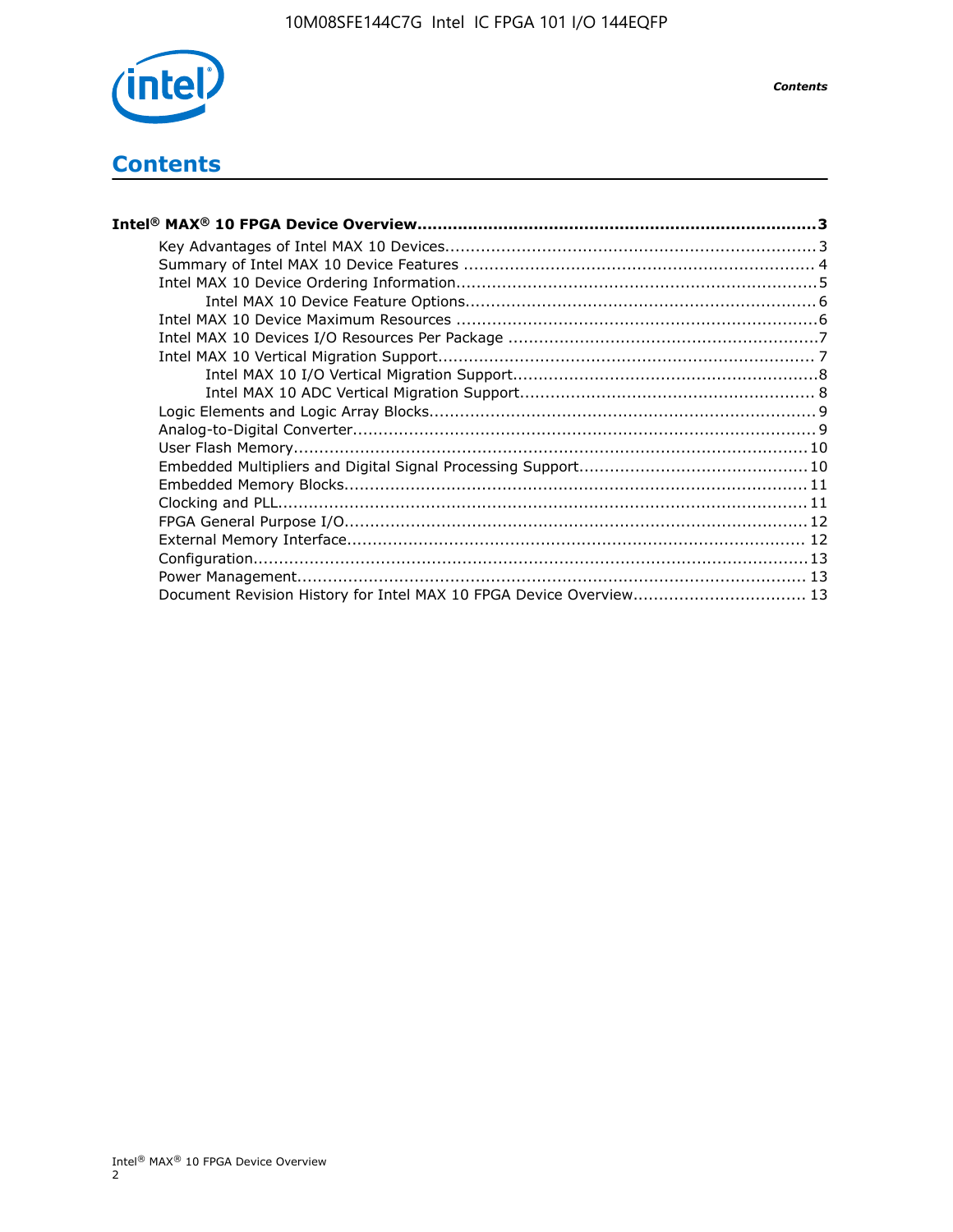

# **Intel® MAX® 10 FPGA Device Overview**

Intel® MAX® 10 devices are single-chip, non-volatile low-cost programmable logic devices (PLDs) to integrate the optimal set of system components.

The highlights of the Intel MAX 10 devices include:

- Internally stored dual configuration flash
- User flash memory
- Instant on support
- Integrated analog-to-digital converters (ADCs)
- Single-chip Nios II soft core processor support

Intel MAX 10 devices are the ideal solution for system management, I/O expansion, communication control planes, industrial, automotive, and consumer applications.

#### **Related Links**

[Intel MAX 10 FPGA Device Datasheet](https://www.altera.com/documentation/mcn1397700832153.html#mcn1397643748870)

## **Key Advantages of Intel MAX 10 Devices**

#### **Table 1. Key Advantages of Intel MAX 10 Devices**

| <b>Advantage</b>               | <b>Supporting Feature</b>                                                                                                                                                                                  |
|--------------------------------|------------------------------------------------------------------------------------------------------------------------------------------------------------------------------------------------------------|
| Simple and fast configuration  | Secure on-die flash memory enables device configuration in less than 10 ms                                                                                                                                 |
| Flexibility and integration    | Single device integrating PLD logic, RAM, flash memory, digital signal<br>processing (DSP), ADC, phase-locked loop (PLL), and I/Os<br>Small packages available from 3 mm $\times$ 3 mm                     |
| Low power                      | Sleep mode—significant standby power reduction and resumption in less than<br>$1 \text{ ms}$<br>Longer battery life-resumption from full power-off in less than 10 ms                                      |
| 20-year-estimated life cycle   | Built on TSMC's 55 nm embedded flash process technology                                                                                                                                                    |
| High productivity design tools | Intel Quartus <sup>®</sup> Prime Lite edition (no cost license)<br>Platform Designer (Standard) system integration tool<br>DSP Builder for Intel FPGAs<br>Nios <sup>®</sup> II Embedded Design Suite (EDS) |

Intel Corporation. All rights reserved. Intel, the Intel logo, Altera, Arria, Cyclone, Enpirion, MAX, Nios, Quartus and Stratix words and logos are trademarks of Intel Corporation or its subsidiaries in the U.S. and/or other countries. Intel warrants performance of its FPGA and semiconductor products to current specifications in accordance with Intel's standard warranty, but reserves the right to make changes to any products and services at any time without notice. Intel assumes no responsibility or liability arising out of the application or use of any information, product, or service described herein except as expressly agreed to in writing by Intel. Intel customers are advised to obtain the latest version of device specifications before relying on any published information and before placing orders for products or services. \*Other names and brands may be claimed as the property of others.

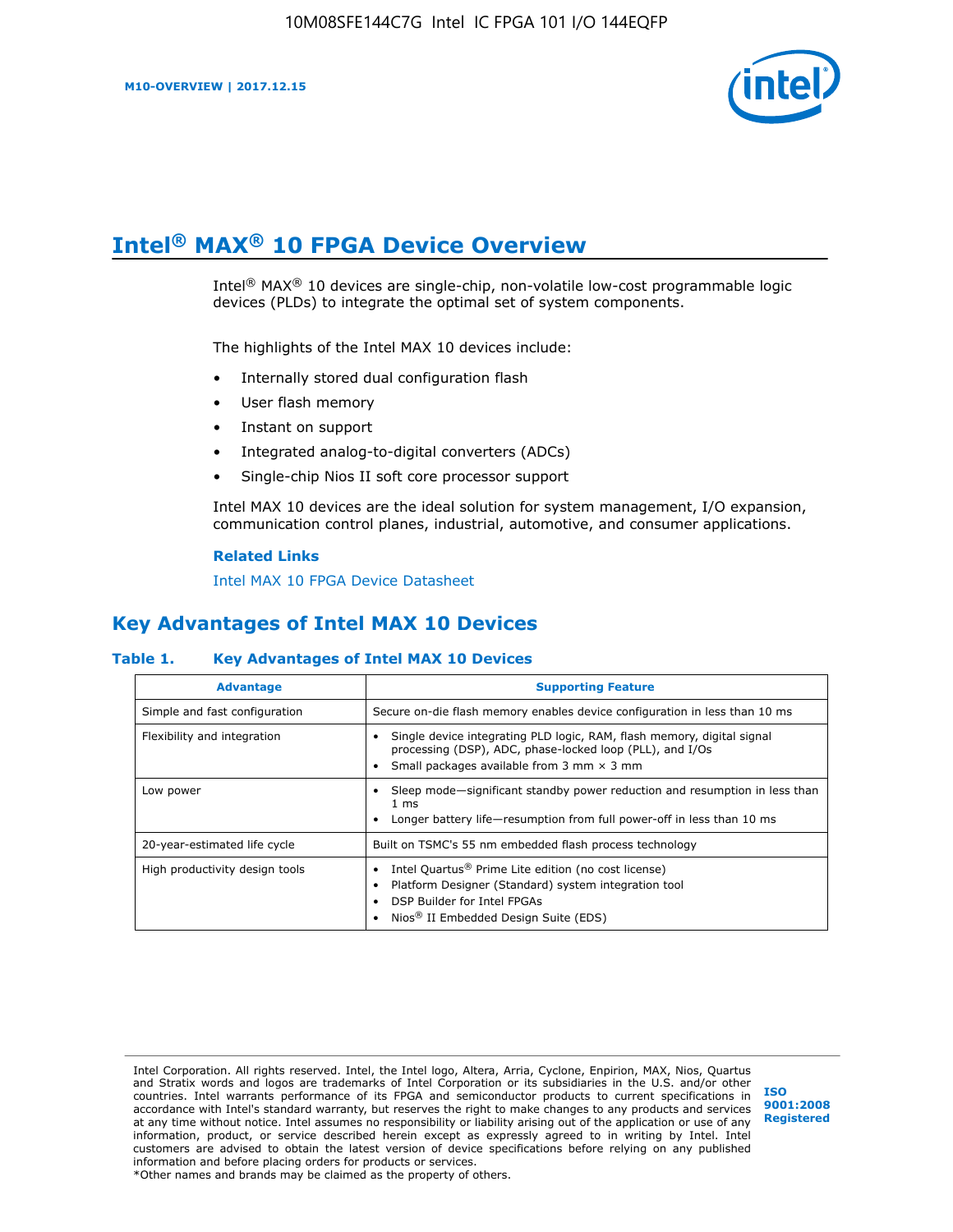

## **Summary of Intel MAX 10 Device Features**

### **Table 2. Summary of Features for Intel MAX 10 Devices**

| <b>Feature</b>                       | <b>Description</b>                                                                                                                                                                                                                                                                            |
|--------------------------------------|-----------------------------------------------------------------------------------------------------------------------------------------------------------------------------------------------------------------------------------------------------------------------------------------------|
| Technology                           | 55 nm TSMC Embedded Flash (Flash + SRAM) process technology                                                                                                                                                                                                                                   |
| Packaging                            | Low cost, small form factor packages-support multiple packaging<br>technologies and pin pitches<br>Multiple device densities with compatible package footprints for seamless<br>migration between different device densities<br>RoHS6-compliant                                               |
| Core architecture                    | 4-input look-up table (LUT) and single register logic element (LE)<br>$\bullet$<br>LEs arranged in logic array block (LAB)<br>$\bullet$<br>Embedded RAM and user flash memory<br>$\bullet$<br>Clocks and PLLs<br>$\bullet$<br>Embedded multiplier blocks<br>General purpose I/Os<br>$\bullet$ |
| Internal memory blocks               | M9K-9 kilobits (Kb) memory blocks<br>$\bullet$<br>Cascadable blocks to create RAM, dual port, and FIFO functions<br>$\bullet$                                                                                                                                                                 |
| User flash memory (UFM)              | User accessible non-volatile storage<br>$\bullet$<br>High speed operating frequency<br>$\bullet$<br>Large memory size<br>High data retention<br>$\bullet$<br>Multiple interface option                                                                                                        |
| Embedded multiplier blocks           | One $18 \times 18$ or two 9 $\times$ 9 multiplier modes<br>$\bullet$<br>Cascadable blocks enabling creation of filters, arithmetic functions, and image<br>processing pipelines                                                                                                               |
| <b>ADC</b>                           | 12-bit successive approximation register (SAR) type<br>$\bullet$<br>Up to 17 analog inputs<br>$\bullet$<br>Cumulative speed up to 1 million samples per second (MSPS)<br>Integrated temperature sensing capability<br>$\bullet$                                                               |
| Clock networks                       | Global clocks support<br>$\bullet$<br>High speed frequency in clock network                                                                                                                                                                                                                   |
| Internal oscillator                  | Built-in internal ring oscillator                                                                                                                                                                                                                                                             |
| PLLs                                 | Analog-based<br>$\bullet$<br>Low jitter<br>High precision clock synthesis<br>$\bullet$<br>Clock delay compensation<br>$\bullet$<br>Zero delay buffering<br>٠<br>Multiple output taps<br>$\bullet$                                                                                             |
| General-purpose I/Os (GPIOs)         | Multiple I/O standards support<br>$\bullet$<br>On-chip termination (OCT)<br>٠<br>Up to 830 megabits per second (Mbps) LVDS receiver, 800 Mbps LVDS<br>transmitter                                                                                                                             |
| External memory interface (EMIF) (1) | Supports up to 600 Mbps external memory interfaces:<br>continued                                                                                                                                                                                                                              |
|                                      |                                                                                                                                                                                                                                                                                               |

<sup>(1)</sup> EMIF is only supported in selected Intel MAX 10 device density and package combinations. Refer to the *External Memory Interface User Guide* for more information.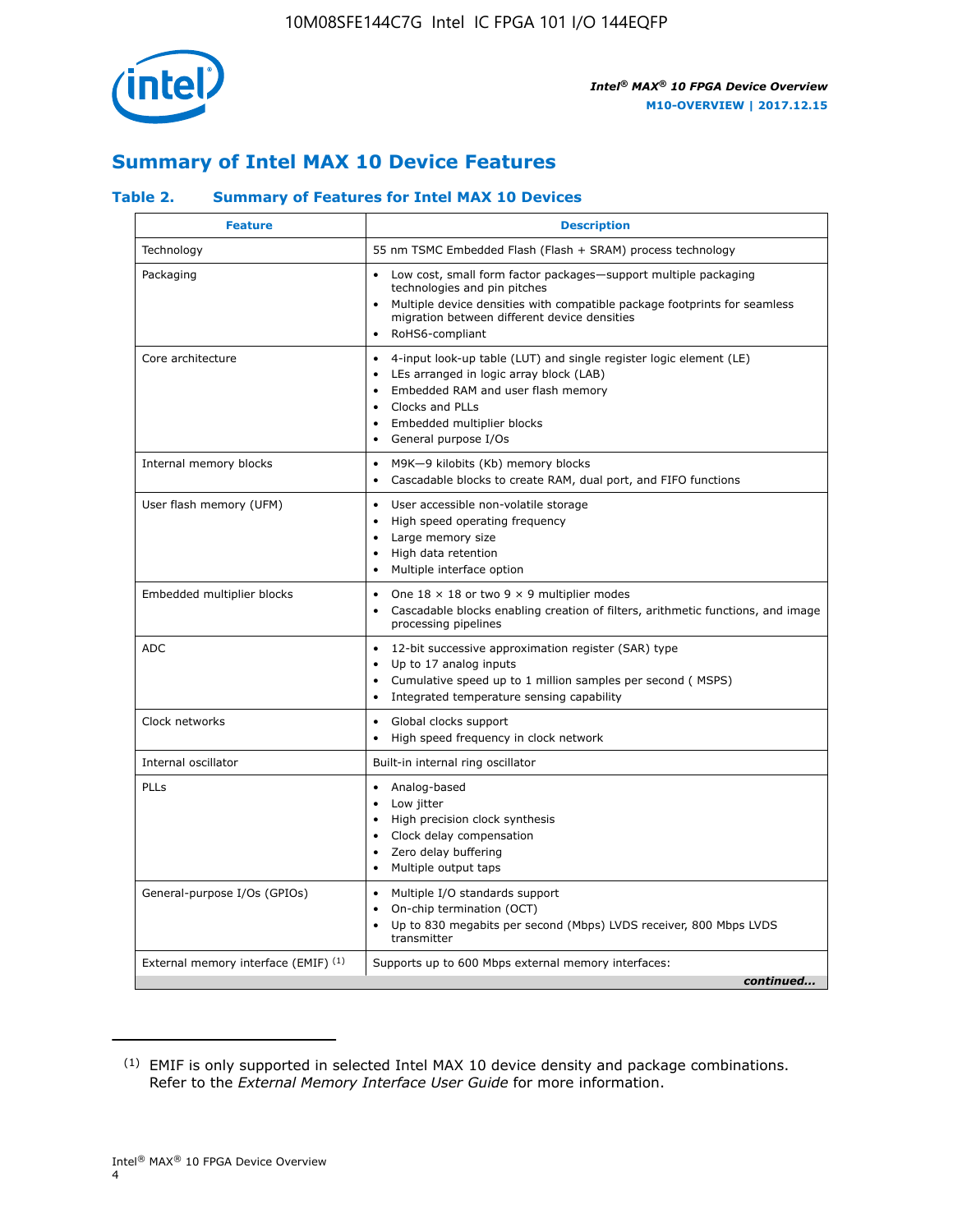

| <b>Feature</b>                | <b>Description</b>                                                                                                                                                                                                                                                                                                                             |  |  |  |
|-------------------------------|------------------------------------------------------------------------------------------------------------------------------------------------------------------------------------------------------------------------------------------------------------------------------------------------------------------------------------------------|--|--|--|
|                               | DDR3, DDR3L, DDR2, LPDDR2 (on 10M16, 10M25, 10M40, and 10M50.)<br>SRAM (Hardware support only)                                                                                                                                                                                                                                                 |  |  |  |
|                               | <i>Note:</i> For 600 Mbps performance, -6 device speed grade is required.<br>Performance varies according to device grade (commercial, industrial, or<br>automotive) and device speed grade $(-6 \text{ or } -7)$ . Refer to the <i>Intel MAX</i><br>10 FPGA Device Datasheet or External Memory Interface Spec Estimator<br>for more details. |  |  |  |
| Configuration                 | Internal configuration                                                                                                                                                                                                                                                                                                                         |  |  |  |
|                               | JTAG<br>٠                                                                                                                                                                                                                                                                                                                                      |  |  |  |
|                               | Advanced Encryption Standard (AES) 128-bit encryption and compression<br>options                                                                                                                                                                                                                                                               |  |  |  |
|                               | Flash memory data retention of 20 years at 85 $^{\circ}$ C                                                                                                                                                                                                                                                                                     |  |  |  |
| Flexible power supply schemes | Single- and dual-supply device options                                                                                                                                                                                                                                                                                                         |  |  |  |
|                               | Dynamically controlled input buffer power down                                                                                                                                                                                                                                                                                                 |  |  |  |
|                               | Sleep mode for dynamic power reduction                                                                                                                                                                                                                                                                                                         |  |  |  |

## **Intel MAX 10 Device Ordering Information**

#### **Figure 1. Sample Ordering Code and Available Options for Intel MAX 10 Devices**



*Note:* The –I6 and –A6 speed grades of the Intel MAX 10 FPGA devices are not available by default in the Intel Quartus Prime software. Contact your local Intel sales representatives for support.

#### **Related Links**

#### [Intel FPGA Product Selector](http://www.altera.com/products/selector/psg-selector.html)

Provides the latest information about Intel FPGAs.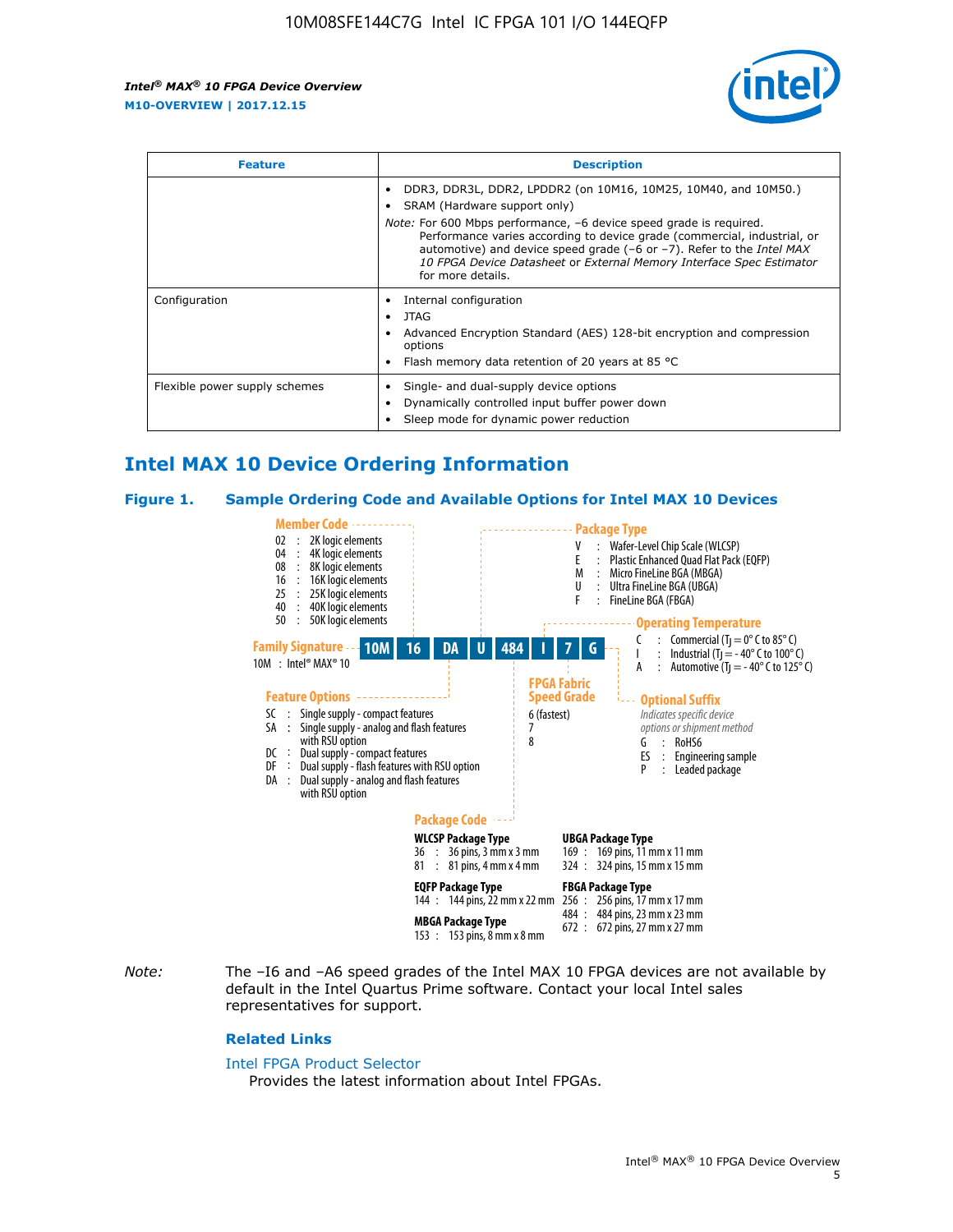

## **Intel MAX 10 Device Feature Options**

### **Table 3. Feature Options for Intel MAX 10 Devices**

| <b>Option</b> | <b>Feature</b>                                                                                                                                                                          |
|---------------|-----------------------------------------------------------------------------------------------------------------------------------------------------------------------------------------|
| Compact       | Devices with core architecture featuring single configuration image with self-configuration capability                                                                                  |
| Flash         | Devices with core architecture featuring:<br>Dual configuration image with self-configuration capability<br>Remote system upgrade capability<br>Memory initialization                   |
| Analog        | Devices with core architecture featuring:<br>Dual configuration image with self-configuration capability<br>Remote system upgrade capability<br>Memory initialization<br>Integrated ADC |

## **Intel MAX 10 Device Maximum Resources**

## **Table 4. Maximum Resource Counts for Intel MAX 10 Devices**

|                 | <b>Resource</b>              | <b>Device</b> |              |              |                |                |                |                |
|-----------------|------------------------------|---------------|--------------|--------------|----------------|----------------|----------------|----------------|
|                 |                              | <b>10M02</b>  | <b>10M04</b> | <b>10M08</b> | <b>10M16</b>   | <b>10M25</b>   | <b>10M40</b>   | <b>10M50</b>   |
|                 | Logic Elements (LE) (K)      | 2             | 4            | 8            | 16             | 25             | 40             | 50             |
| M9K Memory (Kb) |                              | 108           | 189          | 378          | 549            | 675            | 1,260          | 1,638          |
|                 | User Flash Memory (Kb) (2)   | 96            | 1,248        | 1,376        | 2,368          | 3,200          | 5,888          | 5,888          |
|                 | $18 \times 18$ Multiplier    |               | 20           | 24           | 45             | 55             | 125            | 144            |
| <b>PLL</b>      |                              | 2             | 2            | 2            | 4              | $\overline{4}$ | 4              | $\overline{4}$ |
| GPIO            |                              | 246           | 246          | 250          | 320            | 360            | 500            | 500            |
| <b>LVDS</b>     | Dedicated<br>Transmitter     | 15            | 15           | 15           | 22             | 24             | 30             | 30             |
|                 | Emulated<br>Transmitter      | 114           | 114          | 116          | 151            | 171            | 241            | 241            |
|                 | Dedicated Receiver           | 114           | 114          | 116          | 151            | 171            | 241            | 241            |
|                 | Internal Configuration Image | $\mathbf{1}$  | 2            | 2            | $\overline{2}$ | 2              | $\overline{2}$ | $\overline{2}$ |
| <b>ADC</b>      |                              |               | 1            | 1            | 1              | 2              | 2              | $\overline{2}$ |

<sup>(2)</sup> The maximum possible value including user flash memory and configuration flash memory. For more information, refer to [Intel MAX 10 User Flash Memory User Guide](https://www.altera.com/documentation/vgo1395753117436.html#vgo1395811844282).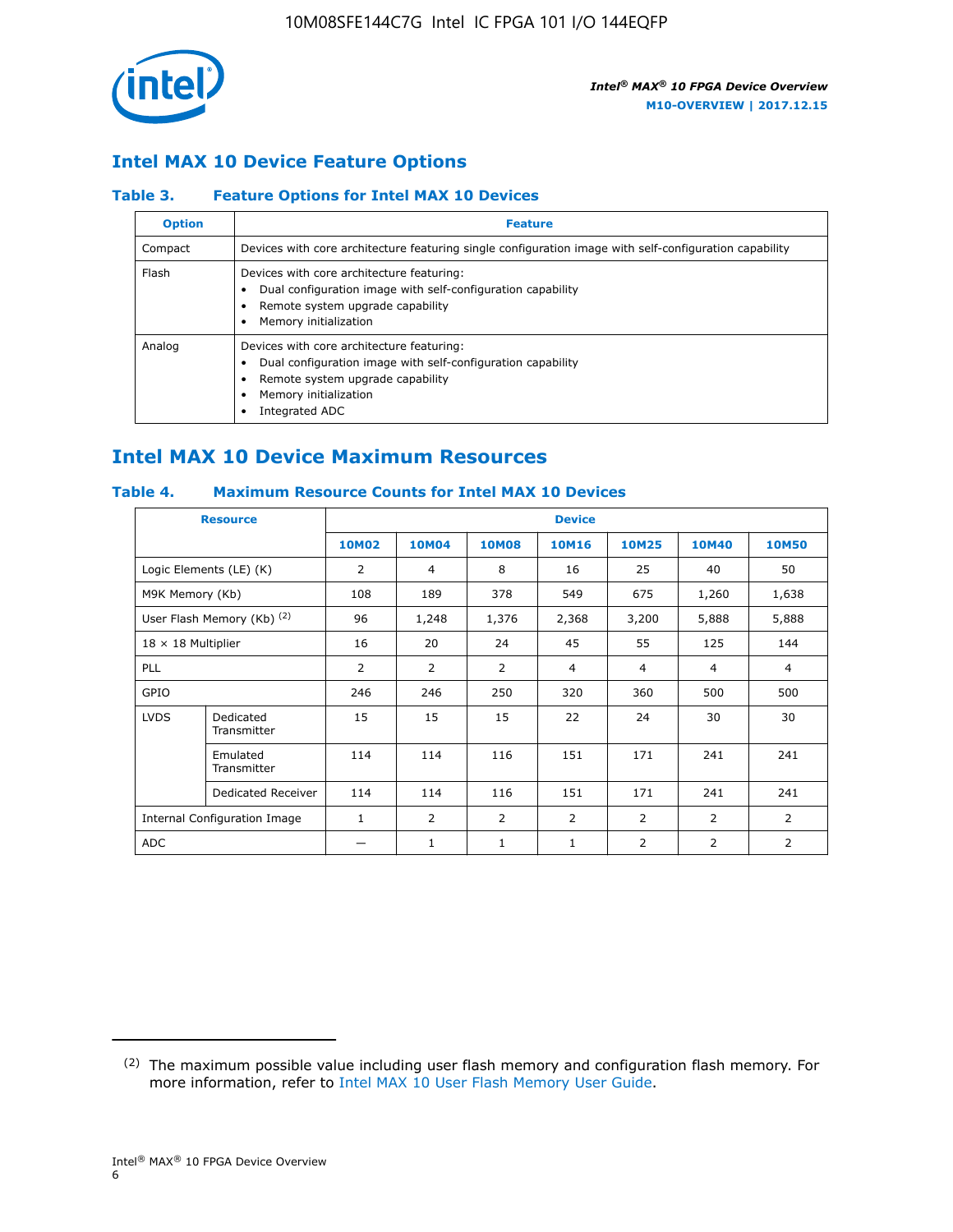

## **Intel MAX 10 Devices I/O Resources Per Package**

#### **Table 5. Package Plan for Intel MAX 10 Single Power Supply Devices**

| <b>Device</b> |                   | <b>Package</b>                     |                                  |                                      |                                      |  |  |  |
|---------------|-------------------|------------------------------------|----------------------------------|--------------------------------------|--------------------------------------|--|--|--|
|               | <b>Type</b>       | M153<br>153-pin MBGA               | U <sub>169</sub><br>169-pin UBGA | <b>U324</b><br>324-pin UBGA          | E144<br>144-pin EQFP                 |  |  |  |
|               | <b>Size</b>       | $8 \text{ mm} \times 8 \text{ mm}$ | 11 mm $\times$ 11 mm             | $15 \text{ mm} \times 15 \text{ mm}$ | $22 \text{ mm} \times 22 \text{ mm}$ |  |  |  |
|               | <b>Ball Pitch</b> | $0.5$ mm                           | $0.8$ mm                         | $0.8$ mm                             | $0.5$ mm                             |  |  |  |
| 10M02         |                   | 112                                | 130                              | 246                                  | 101                                  |  |  |  |
| 10M04         |                   | 112                                | 130                              | 246                                  | 101                                  |  |  |  |
| 10M08         |                   | 112<br>130                         |                                  | 246                                  | 101                                  |  |  |  |
| 10M16         | 130               |                                    | 246                              | 101                                  |                                      |  |  |  |
| 10M25         |                   |                                    |                                  |                                      | 101                                  |  |  |  |
| 10M40         |                   | –                                  |                                  |                                      | 101                                  |  |  |  |
| 10M50         |                   |                                    |                                  |                                      | 101                                  |  |  |  |

## **Table 6. Package Plan for Intel MAX 10 Dual Power Supply Devices**

| <b>Device</b> |                   | <b>Package</b> |                                                 |                                                                    |                           |                           |                             |  |  |
|---------------|-------------------|----------------|-------------------------------------------------|--------------------------------------------------------------------|---------------------------|---------------------------|-----------------------------|--|--|
|               | <b>Type</b>       | <b>V36</b>     | <b>V81</b>                                      | <b>U324</b><br>36-pin WLCSP 81-pin WLCSP 324-pin UBGA 256-pin FBGA | <b>F256</b>               | F484<br>484-pin FBGA      | <b>F672</b><br>672-pin FBGA |  |  |
|               | <b>Size</b>       |                | $3$ mm $\times$ 3 mm $\vert$ 4 mm $\times$ 4 mm | $15$ mm $\times$ 15<br>mm                                          | $17$ mm $\times$ 17<br>mm | $23$ mm $\times$ 23<br>mm | $27$ mm $\times$ 27<br>mm   |  |  |
|               | <b>Ball Pitch</b> | $0.4$ mm       | $0.4$ mm                                        | $0.8$ mm                                                           | 1.0 <sub>mm</sub>         | 1.0 <sub>mm</sub>         | 1.0 <sub>mm</sub>           |  |  |
| 10M02         |                   | 27             |                                                 | 160                                                                |                           |                           |                             |  |  |
| 10M04         |                   |                |                                                 | 246                                                                | 178                       |                           |                             |  |  |
| 10M08         |                   |                | 56                                              | 246                                                                | 178                       | 250                       |                             |  |  |
| 10M16         |                   |                |                                                 | 246                                                                | 178                       | 320                       |                             |  |  |
| 10M25         |                   |                |                                                 |                                                                    | 178                       | 360                       |                             |  |  |
| 10M40         |                   |                |                                                 |                                                                    | 178                       | 360                       | 500                         |  |  |
| 10M50         |                   |                |                                                 |                                                                    | 178                       | 360                       | 500                         |  |  |

## **Related Links**

- [Intel MAX 10 General Purpose I/O User Guide](https://www.altera.com/documentation/sam1393999966669.html#sam1394000084476)
- [Intel MAX 10 High-Speed LVDS I/O User Guide](https://www.altera.com/documentation/sam1394433606063.html#sam1394433911642)

## **Intel MAX 10 Vertical Migration Support**

Vertical migration supports the migration of your design to other Intel MAX 10 devices of different densities in the same package with similar I/O and ADC resources.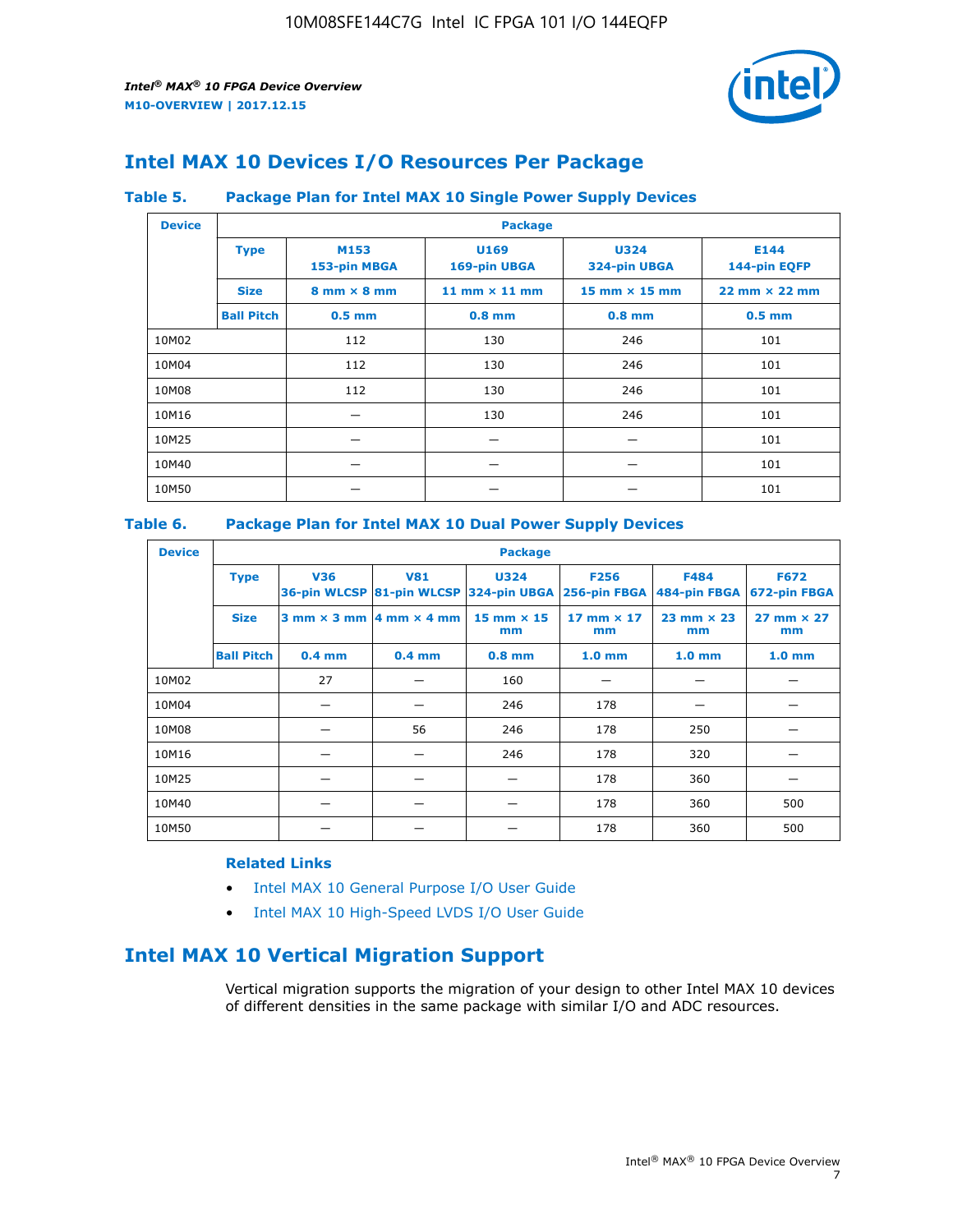

## **Intel MAX 10 I/O Vertical Migration Support**

#### **Figure 2. Migration Capability Across Intel MAX 10 Devices**

- The arrows indicate the migration paths. The devices included in each vertical migration path are shaded. Non-migratable devices are omitted. Some packages have several migration paths. Devices with lesser I/O resources in the same path have lighter shades.
- To achieve the full I/O migration across product lines in the same migration path, restrict I/Os usage to match the product line with the lowest I/O count.

|               | <b>Package</b>                   |            |      |      |             |      |                                    |      |      |
|---------------|----------------------------------|------------|------|------|-------------|------|------------------------------------|------|------|
| <b>Device</b> | <b>V36</b>                       | <b>V81</b> | M153 | U169 | <b>U324</b> | F256 | E144                               | F484 | F672 |
| 10M02         |                                  |            |      |      | 7           |      |                                    |      |      |
| 10M04         |                                  |            |      |      |             |      |                                    |      |      |
| 10M08         |                                  |            |      |      |             |      |                                    |      |      |
| 10M16         |                                  |            |      |      |             |      |                                    |      |      |
| 10M25         |                                  |            |      |      |             |      |                                    |      |      |
| 10M40         |                                  |            |      |      |             |      |                                    |      |      |
| 10M50         |                                  |            |      |      |             |      |                                    |      |      |
|               | <b>Dual Power Supply Devices</b> |            |      |      |             |      | <b>Single Power Supply Devices</b> |      |      |

*Note:* To verify the pin migration compatibility, use the Pin Migration View window in the Intel Quartus Prime software Pin Planner.

## **Intel MAX 10 ADC Vertical Migration Support**

#### **Figure 3. ADC Vertical Migration Across Intel MAX 10 Devices**

The arrows indicate the ADC migration paths. The devices included in each vertical migration path are shaded.

|                                                                                                                                                                                                                         | Package          |      |      |                  |      |             |      |  |
|-------------------------------------------------------------------------------------------------------------------------------------------------------------------------------------------------------------------------|------------------|------|------|------------------|------|-------------|------|--|
| <b>Device</b>                                                                                                                                                                                                           | M <sub>153</sub> | U169 | U324 | F <sub>256</sub> | E144 | <b>F484</b> | F672 |  |
| 10M04                                                                                                                                                                                                                   |                  |      |      |                  |      |             |      |  |
| 10M08                                                                                                                                                                                                                   |                  |      |      |                  |      |             |      |  |
| 10M16                                                                                                                                                                                                                   |                  |      |      |                  |      |             |      |  |
| 10M25                                                                                                                                                                                                                   |                  |      |      |                  |      |             |      |  |
| 10M40                                                                                                                                                                                                                   |                  |      |      |                  |      |             |      |  |
| 10M50                                                                                                                                                                                                                   |                  |      |      |                  |      |             |      |  |
| <b>Dual ADC Device:</b> Each ADC (ADC1 and ADC2) supports 1 dedicated analog input pin and 8 dual function pins.<br>Single ADC Device: Single ADC that supports 1 dedicated analog input pin and 16 dual function pins. |                  |      |      |                  |      |             |      |  |

**Single ADC Device:** Single ADC that supports 1 dedicated analog input pin and 8 dual function pins.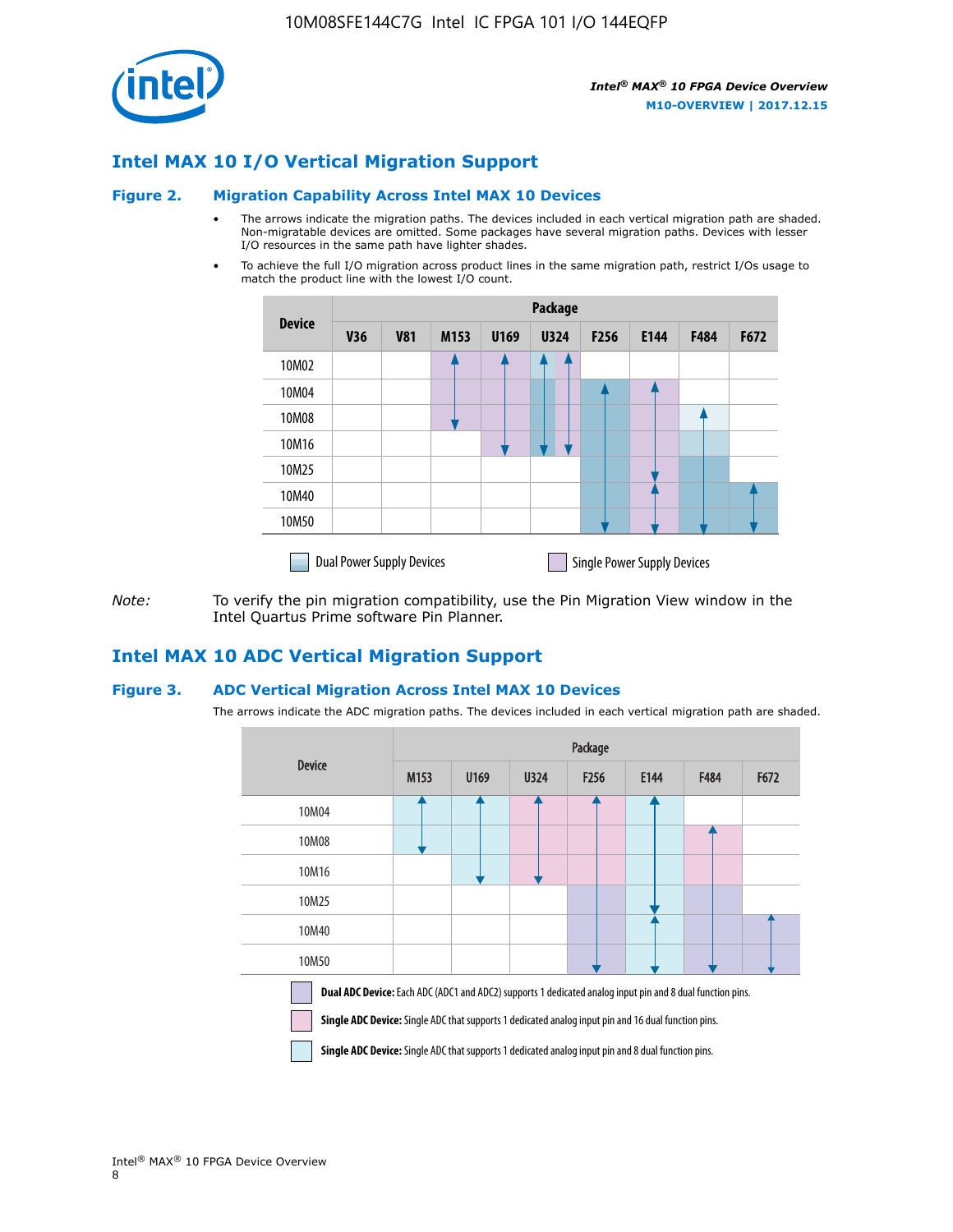

## **Table 7. Pin Migration Conditions for ADC Migration**

| <b>Source</b>     | <b>Target</b>     | <b>Migratable Pins</b>                                                                                            |
|-------------------|-------------------|-------------------------------------------------------------------------------------------------------------------|
| Single ADC device | Single ADC device | You can migrate all ADC input pins                                                                                |
| Dual ADC device   | Dual ADC device   |                                                                                                                   |
| Single ADC device | Dual ADC device   | One dedicated analog input pin.                                                                                   |
| Dual ADC device   | Single ADC device | Eight dual function pins from the ADC1 block of the<br>٠<br>source device to the ADC1 block of the target device. |

## **Logic Elements and Logic Array Blocks**

The LAB consists of 16 logic elements (LE) and a LAB-wide control block. An LE is the smallest unit of logic in the Intel MAX 10 device architecture. Each LE has four inputs, a four-input look-up table (LUT), a register, and output logic. The four-input LUT is a function generator that can implement any function with four variables.

#### **Figure 4. Intel MAX 10 Device Family LEs**



## **Analog-to-Digital Converter**

Intel MAX 10 devices feature up to two ADCs. You can use the ADCs to monitor many different signals, including on-chip temperature.

#### **Table 8. ADC Features**

| <b>Feature</b>             | <b>Description</b>                                                                                                                                                                                  |
|----------------------------|-----------------------------------------------------------------------------------------------------------------------------------------------------------------------------------------------------|
| 12-bit resolution          | Translates analog signal to digital data for information processing, computing,<br>data transmission, and control systems<br>Provides a 12-bit digital representation of the observed analog signal |
| Up to 1 MSPS sampling rate | Monitors single-ended external inputs with a cumulative sampling rate of 25<br>kilosamples per second to 1 MSPS in normal mode                                                                      |
|                            |                                                                                                                                                                                                     |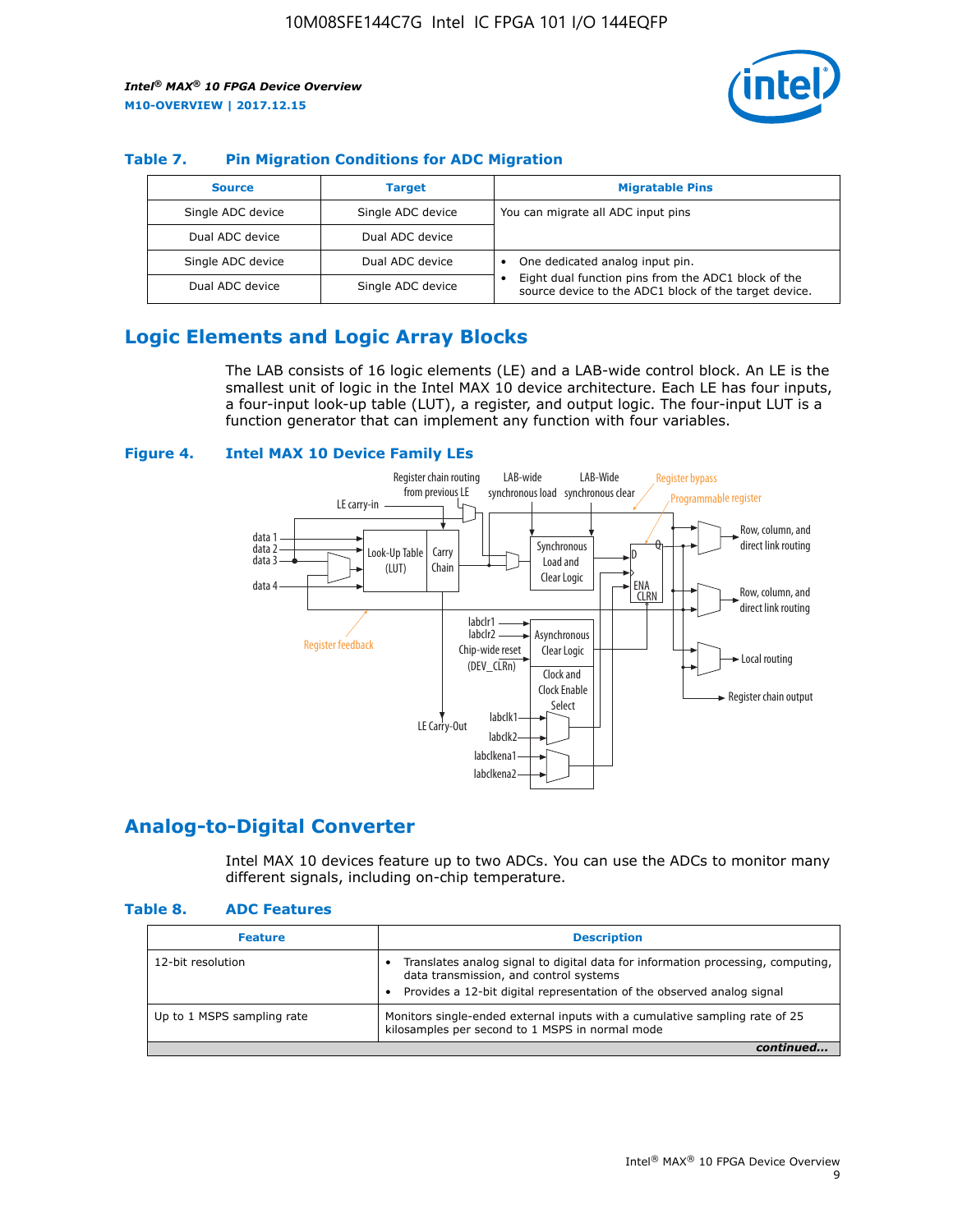

| <b>Feature</b>                                                  | <b>Description</b>                                                                                                                         |
|-----------------------------------------------------------------|--------------------------------------------------------------------------------------------------------------------------------------------|
| Up to 17 single-ended external inputs<br>for single ADC devices | One dedicated analog and 16 dual function input pins                                                                                       |
| Up to 18 single-ended external inputs<br>for dual ADC devices   | One dedicated analog and eight dual-function input pins in each ADC block<br>٠<br>Simultaneous measurement capability for dual ADC devices |
| On-chip temperature sensor                                      | Monitors external temperature data input with a sampling rate of up to 50<br>kilosamples per second                                        |

## **User Flash Memory**

The user flash memory (UFM) block in Intel MAX 10 devices stores non-volatile information.

UFM provides an ideal storage solution that you can access using Avalon Memory-Mapped (Avalon-MM) slave interface protocol.

#### **Table 9. UFM Features**

| <b>Features</b>     | <b>Capacity</b>                                                             |
|---------------------|-----------------------------------------------------------------------------|
| Endurance           | Counts to at least 10,000 program/erase cycles                              |
| Data retention      | 20 years at 85 $^{\circ}$ C<br>٠<br>10 years at 100 °C<br>$\bullet$         |
| Operating frequency | Maximum 116 MHz for parallel interface and 7.25 MHz for<br>serial interface |
| Data length         | Stores data up to 32 bits length in parallel                                |

## **Embedded Multipliers and Digital Signal Processing Support**

Intel MAX 10 devices support up to 144 embedded multiplier blocks. Each block supports one individual  $18 \times 18$ -bit multiplier or two individual  $9 \times 9$ -bit multipliers.

With the combination of on-chip resources and external interfaces in Intel MAX 10 devices, you can build DSP systems with high performance, low system cost, and low power consumption.

You can use the Intel MAX 10 device on its own or as a DSP device co-processor to improve price-to-performance ratios of DSP systems.

You can control the operation of the embedded multiplier blocks using the following options:

- Parameterize the relevant IP cores with the Intel Quartus Prime parameter editor
- Infer the multipliers directly with VHDL or Verilog HDL

System design features provided for Intel MAX 10 devices: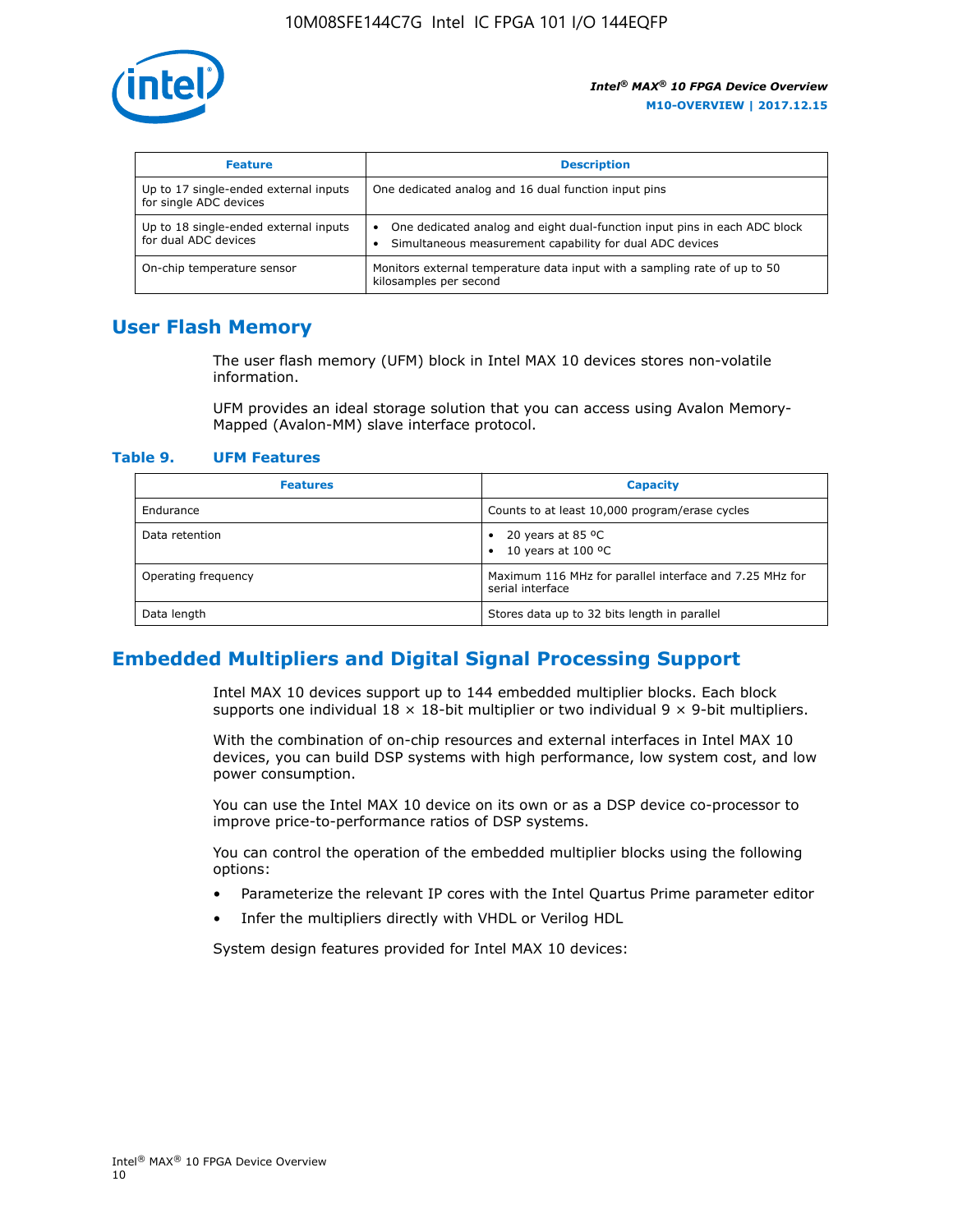

- DSP IP cores:
	- Common DSP processing functions such as finite impulse response (FIR), fast Fourier transform (FFT), and numerically controlled oscillator (NCO) functions
	- Suites of common video and image processing functions
- Complete reference designs for end-market applications
- DSP Builder for Intel FPGAs interface tool between the Intel Quartus Prime software and the MathWorks Simulink and MATLAB design environments
- DSP development kits

## **Embedded Memory Blocks**

The embedded memory structure consists of M9K memory blocks columns. Each M9K memory block of a Intel MAX 10 device provides 9 Kb of on-chip memory capable of operating at up to 284 MHz. The embedded memory structure consists of M9K memory blocks columns. Each M9K memory block of a Intel MAX 10 device provides 9 Kb of on-chip memory. You can cascade the memory blocks to form wider or deeper logic structures.

You can configure the M9K memory blocks as RAM, FIFO buffers, or ROM.

The Intel MAX 10 device memory blocks are optimized for applications such as high throughput packet processing, embedded processor program, and embedded data storage.

| <b>Operation Modes</b> | <b>Port Widths</b>                                                            |
|------------------------|-------------------------------------------------------------------------------|
| Single port            | $x1, x2, x4, x8, x9, x16, x18, x32, and x36$                                  |
| Simple dual port       | $x1, x2, x4, x8, x9, x16, x18, x32, and x36$                                  |
| True dual port         | $\times1, \times2, \times4, \times8, \times9, \times16, \text{and } \times18$ |

#### **Table 10. M9K Operation Modes and Port Widths**

## **Clocking and PLL**

Intel MAX 10 devices offer the following resources: global clock (GCLK) networks and phase-locked loops (PLLs) with a 116-MHz built-in oscillator.

Intel MAX 10 devices support up to 20 global clock (GCLK) networks with operating frequency up to 450 MHz. The GCLK networks have high drive strength and low skew.

The PLLs provide robust clock management and synthesis for device clock management, external system clock management, and I/O interface clocking. The high precision and low jitter PLLs offers the following features:

- Reduction in the number of oscillators required on the board
- Reduction in the device clock pins through multiple clock frequency synthesis from a single reference clock source
- Frequency synthesis
- On-chip clock de-skew
- Jitter attenuation
- Dynamic phase-shift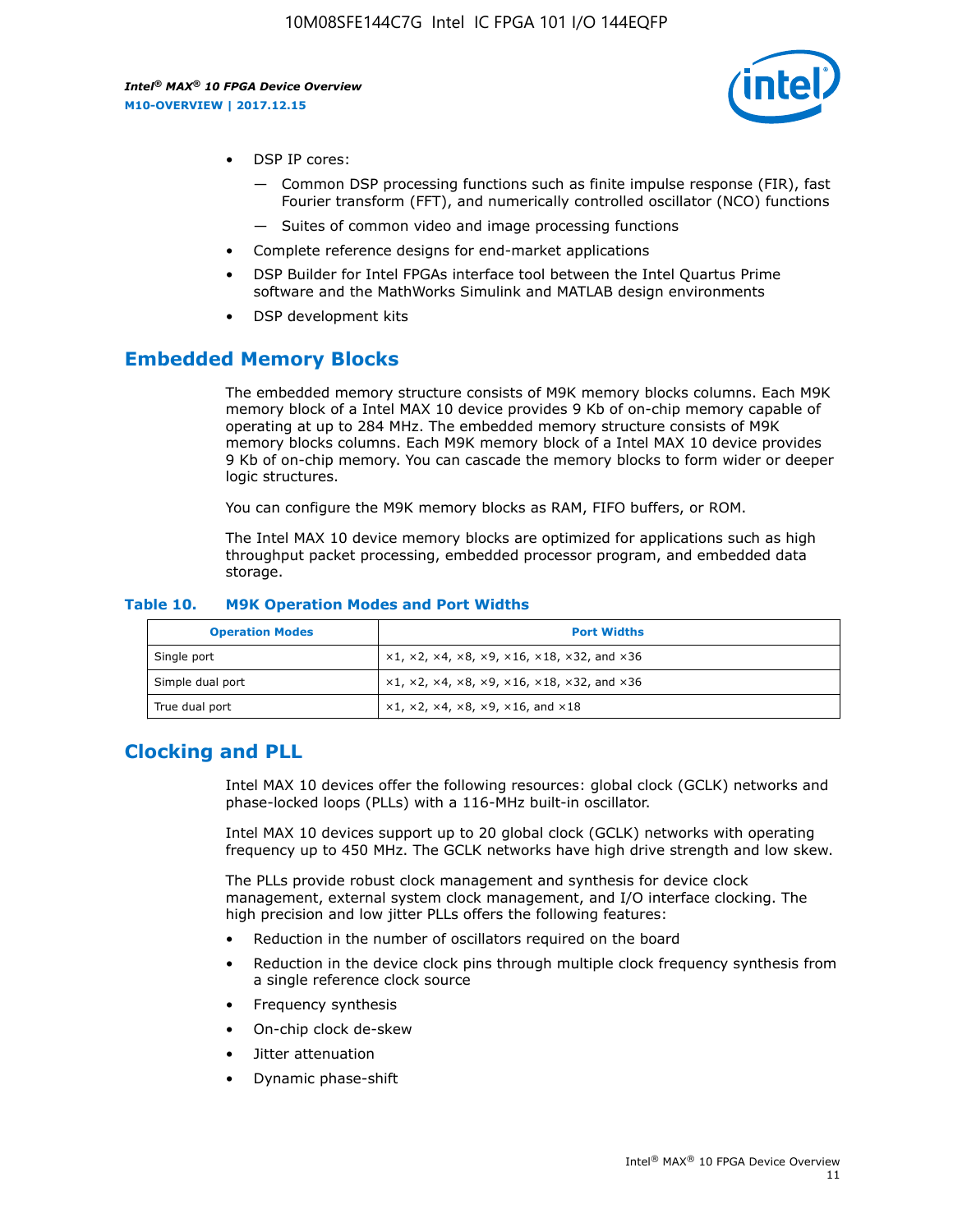

- Zero delay buffer
- Counter reconfiguration
- Bandwidth reconfiguration
- Programmable output duty cycle
- PLL cascading
- Reference clock switchover
- Driving of the ADC block

## **FPGA General Purpose I/O**

The Intel MAX 10 I/O buffers support a range of programmable features.

These features increase the flexibility of I/O utilization and provide an alternative to reduce the usage of external discrete components such as a pull-up resistor and a PCI clamp diode.

## **External Memory Interface**

Dual-supply Intel MAX 10 devices feature external memory interfaces solution that uses the I/O elements on the right side of the devices together with the UniPHY IP.

With this solution, you can create external memory interfaces to 16-bit SDRAM components with error correction coding (ECC).

*Note:* The external memory interface feature is available only for dual-supply Intel MAX 10 devices.

#### **Table 11. External Memory Interface Performance**

| <b>External Memory</b><br>Interface <sup>(3)</sup> | <b>I/O Standard</b> | <b>Maximum Width</b> | <b>Maximum Frequency (MHz)</b> |
|----------------------------------------------------|---------------------|----------------------|--------------------------------|
| <b>DDR3 SDRAM</b>                                  | SSTL-15             | 16 bit $+8$ bit ECC  | 303                            |
| <b>DDR3L SDRAM</b>                                 | SSTL-135            | 16 bit $+8$ bit ECC  | 303                            |
| <b>DDR2 SDRAM</b>                                  | SSTL-18             | 16 bit $+8$ bit ECC  | 200                            |
| LPDDR2 SDRAM                                       | $H SUL-12$          | 16 bit without ECC   | 200(4)                         |

#### **Related Links**

[External Memory Interface Spec Estimator](http://www.altera.com/technology/memory/estimator/mem-emif-index.html)

Provides a parametric tool that allows you to find and compare the performance of the supported external memory interfaces in Intel FPGAs.

 $(3)$  The device hardware supports SRAM. Use your own design to interface with SRAM devices.

 $(4)$  To achieve the specified performance, constrain the memory device I/O and core power supply variation to within ±3%. By default, the frequency is 167 MHz.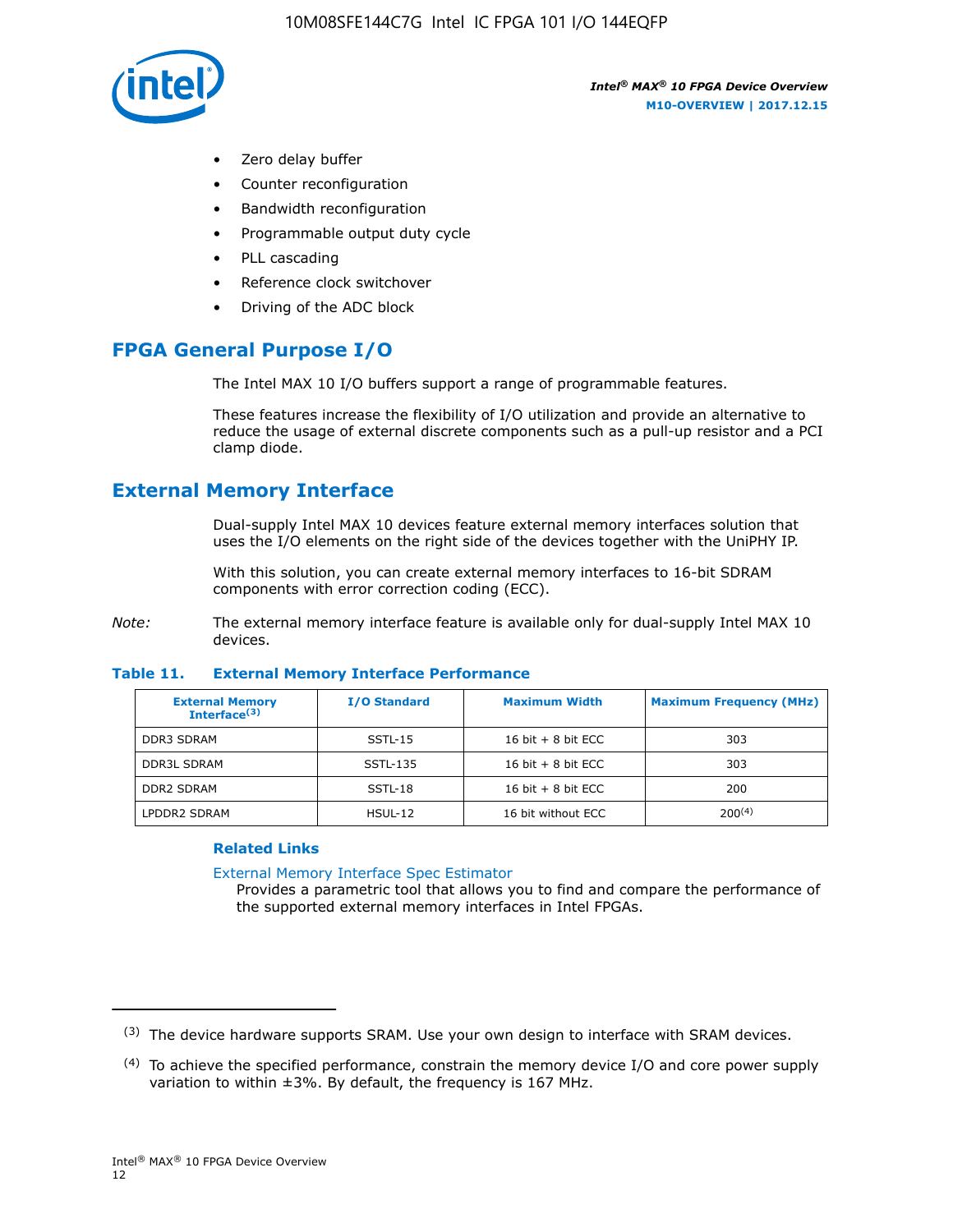

## **Configuration**

## **Table 12. Configuration Features**

| <b>Feature</b>                    | <b>Description</b>                                                                                                                                                                       |
|-----------------------------------|------------------------------------------------------------------------------------------------------------------------------------------------------------------------------------------|
| Dual configuration                | Stores two configuration images in the configuration flash memory (CFM)<br>Selects the first configuration image to load using the CONFIG SEL pin                                        |
| Design security                   | Supports 128-bit key with non-volatile key programming<br>Limits access of the JTAG instruction during power-up in the JTAG secure mode<br>Unique device ID for each Intel MAX 10 device |
| <b>SEU Mitigation</b>             | Auto-detects cyclic redundancy check (CRC) errors during configuration<br>Provides optional CRC error detection and identification in user mode                                          |
| Dual-purpose configuration<br>pin | Functions as configuration pins prior to user mode<br>Provides options to be used as configuration pin or user I/O pin in user mode                                                      |
| Configuration data<br>compression | Decompresses the compressed configuration bitstream data in real-time during<br>configuration<br>Reduces the size of configuration image stored in the CFM                               |
| Instant-on                        | Provides the fastest power-up mode for Intel MAX 10 devices.                                                                                                                             |

### **Table 13. Configuration Schemes for Intel MAX 10 Devices**

| <b>Configuration Scheme</b>   | <b>Compression</b>       | <b>Encryption</b> | <b>Dual Image</b><br><b>Configuration</b> | <b>Data Width</b> |
|-------------------------------|--------------------------|-------------------|-------------------------------------------|-------------------|
| <b>Internal Configuration</b> | Yes                      | Yes               | Yes                                       |                   |
| <b>JTAG</b>                   | $\overline{\phantom{a}}$ |                   | -                                         |                   |

## **Power Management**

### **Table 14. Power Options**

| <b>Power Options</b>                  | <b>Advantage</b>                                                                                                                   |  |
|---------------------------------------|------------------------------------------------------------------------------------------------------------------------------------|--|
| Single-supply device                  | Saves board space and costs.                                                                                                       |  |
| Dual-supply device                    | Consumes less power<br>Offers higher performance                                                                                   |  |
| Power management<br>controller scheme | Reduces dynamic power consumption when certain applications are in standby mode<br>Provides a fast wake-up time of less than 1 ms. |  |

## **Document Revision History for Intel MAX 10 FPGA Device Overview**

| <b>Date</b>   | <b>Version</b> | <b>Changes</b>                                                                                                                                                                                                                       |
|---------------|----------------|--------------------------------------------------------------------------------------------------------------------------------------------------------------------------------------------------------------------------------------|
| December 2017 | 2017.12.15     | Added the U324 package for the Intel MAX 10 single power supply<br>devices.<br>Updated the 10M02 GPIO and LVDS count in the Maximum Resource<br>Counts for Intel MAX 10 Devices table.<br>Updated the I/O vertical migration figure. |
| February 2017 | 2017.02.21     | Rebranded as Intel.                                                                                                                                                                                                                  |
|               |                |                                                                                                                                                                                                                                      |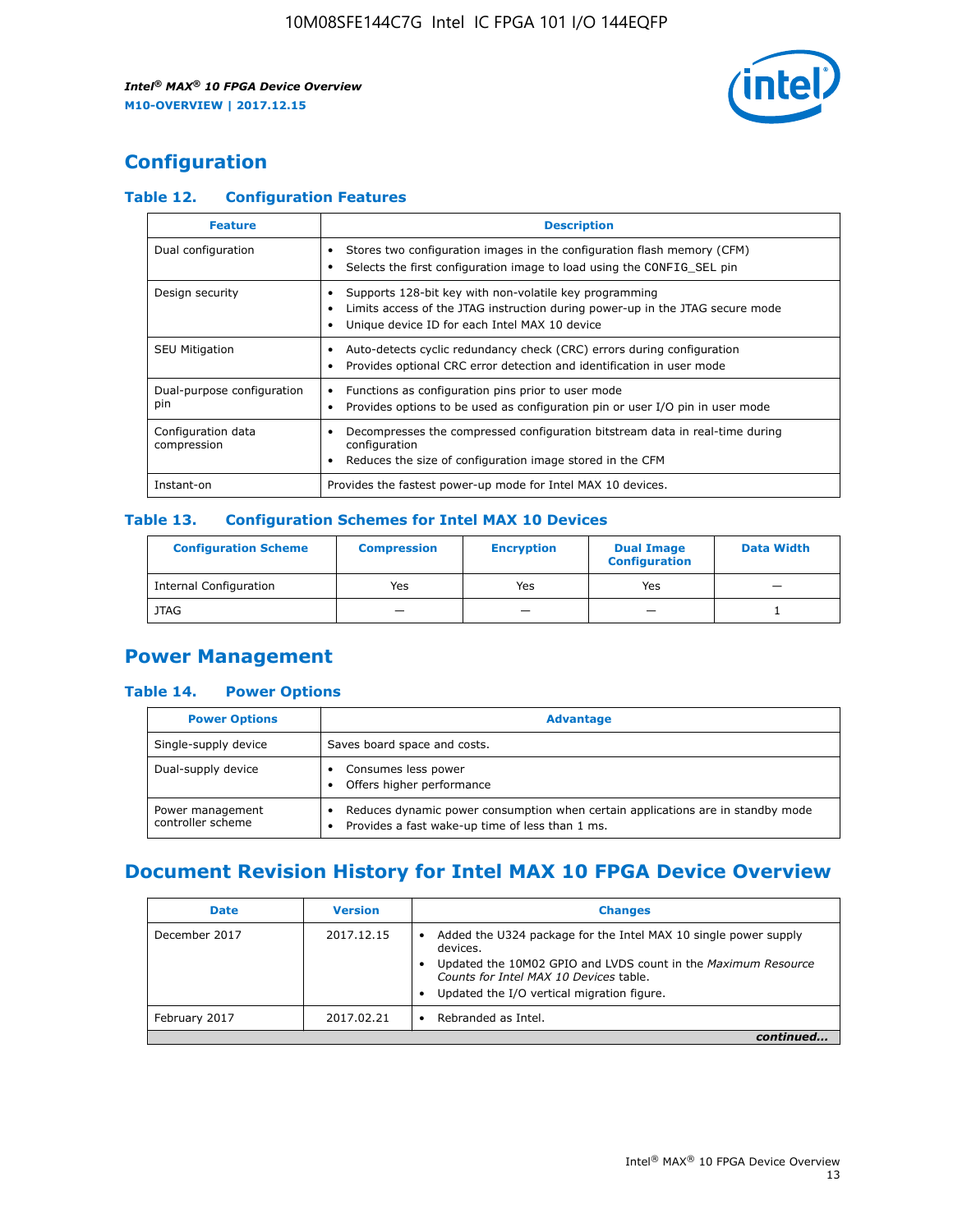

| <b>Date</b>    | <b>Version</b> | <b>Changes</b>                                                                                                                                                                                                                                                                                                                                                                                                                                                                                                                                                                                                                                                                                                                                                                                                                                                                                                                                                                                                                                                                                                                                           |
|----------------|----------------|----------------------------------------------------------------------------------------------------------------------------------------------------------------------------------------------------------------------------------------------------------------------------------------------------------------------------------------------------------------------------------------------------------------------------------------------------------------------------------------------------------------------------------------------------------------------------------------------------------------------------------------------------------------------------------------------------------------------------------------------------------------------------------------------------------------------------------------------------------------------------------------------------------------------------------------------------------------------------------------------------------------------------------------------------------------------------------------------------------------------------------------------------------|
| December 2016  | 2016.12.20     | • Updated EMIF information in the Summary of Features for Intel MAX 10<br>Devices table. EMIF is only supported in selected Intel MAX 10 device<br>density and package combinations, and for 600 Mbps performance, -6<br>device speed grade is required.<br>Updated the device ordering information to include P for leaded<br>package.                                                                                                                                                                                                                                                                                                                                                                                                                                                                                                                                                                                                                                                                                                                                                                                                                  |
| May 2016       | 2016.05.02     | Removed all preliminary marks.<br>Update the ADC sampling rate description. The ADC feature monitors<br>$\bullet$<br>single-ended external inputs with a cumulative sampling rate of 25<br>kilosamples per second to 1 MSPS in normal mode.                                                                                                                                                                                                                                                                                                                                                                                                                                                                                                                                                                                                                                                                                                                                                                                                                                                                                                              |
| November 2015  | 2015.11.02     | Removed SF feature from the device ordering information figure.<br>$\bullet$<br>Changed instances of Quartus II to Intel Quartus Prime.<br>$\bullet$                                                                                                                                                                                                                                                                                                                                                                                                                                                                                                                                                                                                                                                                                                                                                                                                                                                                                                                                                                                                     |
| May 2015       | 2015.05.04     | Added clearer descriptions for the feature options listed in the device<br>$\bullet$<br>ordering information figure.<br>Updated the maximum dedicated LVDS transmitter count of 10M02<br>$\bullet$<br>device from 10 to 9.<br>Removed the F672 package of the Intel MAX 10 10M25 device :<br>- Updated the devices I/O resources per package.<br>$-$ Updated the I/O vertical migration support.<br>- Updated the ADC vertical migration support.<br>Updated the maximum resources for 10M25 device:<br>- Maximum GPIO from 380 to 360.<br>- Maximum dedicated LVDS transmitter from 26 to 24.<br>- Maximum emulated LVDS transmitter from 181 to 171.<br>- Maximum dedicated LVDS receiver from 181 to 171.<br>Added ADC information for the E144 package of the 10M04 device.<br>$\bullet$<br>Updated the ADC vertical migration diagram to clarify that there are<br>single ADC devices with eight and 16 dual function pins.<br>Removed the note about contacting Altera for DDR3, DDR3L, DDR2,<br>and LPDDR2 external memory interface support. The Intel Quartus<br>Prime software supports these external memory interfaces from version<br>15.0. |
| December 2014  | 2014.12.15     | $\bullet$<br>Changed terms:<br>- "dual image" to "dual configuration image"<br>- "dual-image configuration" to dual configuration"<br>Added memory initialization feature for Flash and Analog devices.<br>$\bullet$<br>Added maximum data retention capacity of up to 20 years for UFM<br>$\bullet$<br>feature.<br>Added maximum operating frequency of 7.25 MHz for serial interface<br>for UFM feature.                                                                                                                                                                                                                                                                                                                                                                                                                                                                                                                                                                                                                                                                                                                                               |
| September 2014 | 2014.09.22     | Initial release.                                                                                                                                                                                                                                                                                                                                                                                                                                                                                                                                                                                                                                                                                                                                                                                                                                                                                                                                                                                                                                                                                                                                         |